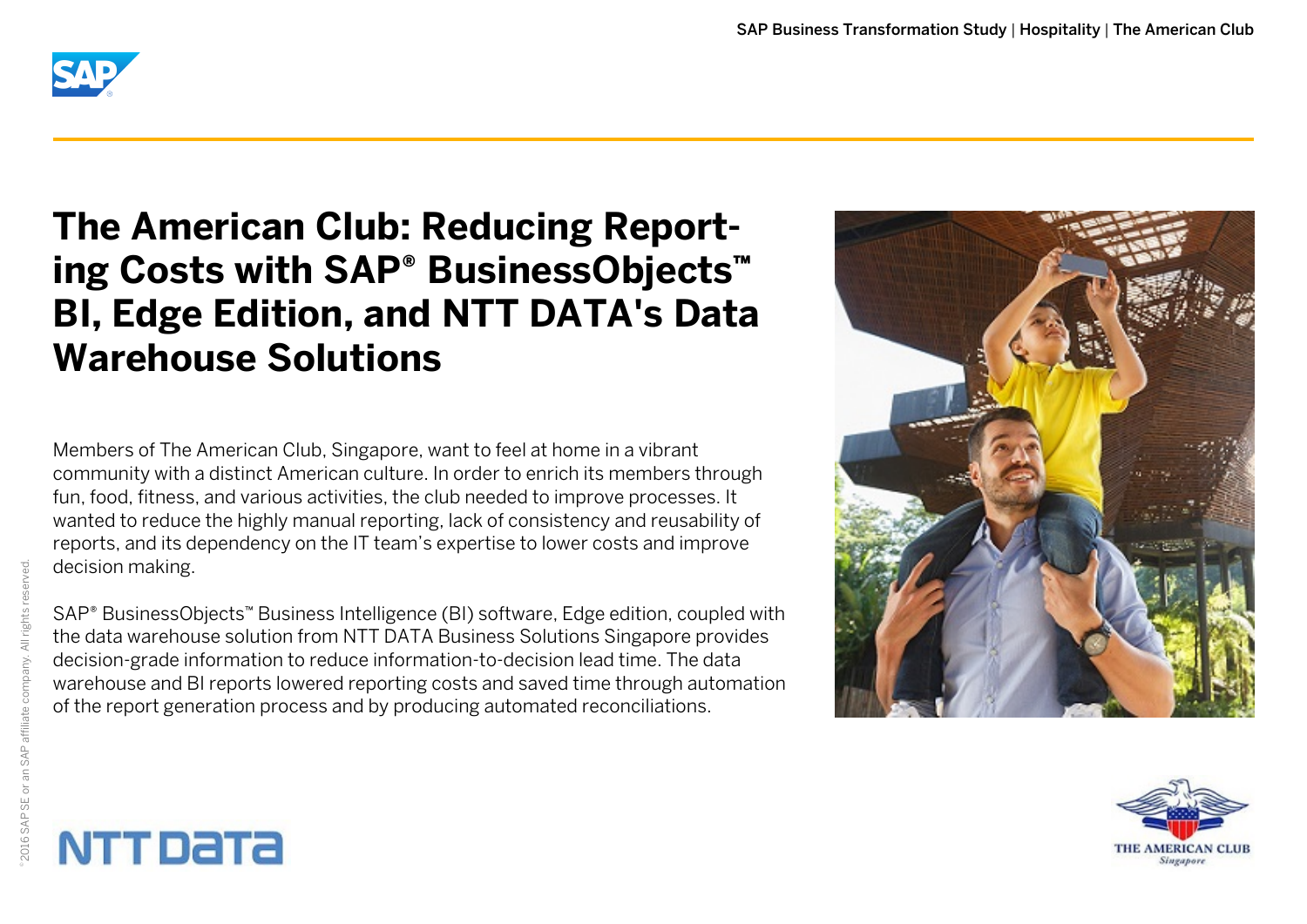## **The American Club improves reporting significantly**

#### **Company**

The American Club

#### **Headquarters**

Singapore

#### Industry

**Hospitality** 

#### Products and Services

A hospitality and recreation club that enriches the lives of members and guests through fun, food, fitness, and activities

#### Employees

300

#### Revenue

US\$26 million

#### Web Site

[www.amclub.org.sg](http://www.amclub.org.sg)

#### Partner

NTT DATA Business Solutions Singapore

#### **Objectives**

- Integrate the data warehouse and combine multiple data sources
- Automate reporting and improve turnaround for new report developments
- Enable users to produce ad hoc reports and analysis without relying on IT
- Give meaningful and reconcilable information from report to source data
- Provide easy access to a single version of truth since the information is centralized and streamlined

#### Why SAP

- IT leader with proven industry experience and expertise with SAP<sup>®</sup> BusinessObjects™ Business Intelligence (BI) software, Edge edition
- Partnership with NTT DATA Business Solutions on data warehouse modeling and understanding of SAP BusinessObjects BW Universe Builder software
- Track record of having successfully delivered business intelligence projects

#### Resolution

- Provided decision-grade information to reduce lead time from information to decisions
- Reduced reporting costs and time by automating the report generation process and producing automated reconciliations

#### **Benefits**

- Enables staff to concentrate on analytical work
- Empowers information users with easy access to the requisite reports through an enterprise-wide reporting system
- Enables The American Club to be more competitive through in-depth understanding of its patrons

"The integrated data warehouse and business intelligence solution is in line with our strategy to provide a MIS environment that is prepared for future business growth and system integration. It is now possible for us to integrate our data sources across the company."

Chai Virn Ping, Head of IT Department, The American Club, Singapore

### Lowered

Reporting costs

### Less

Time to produce reports

## Reduced

Lead time from information to decisions